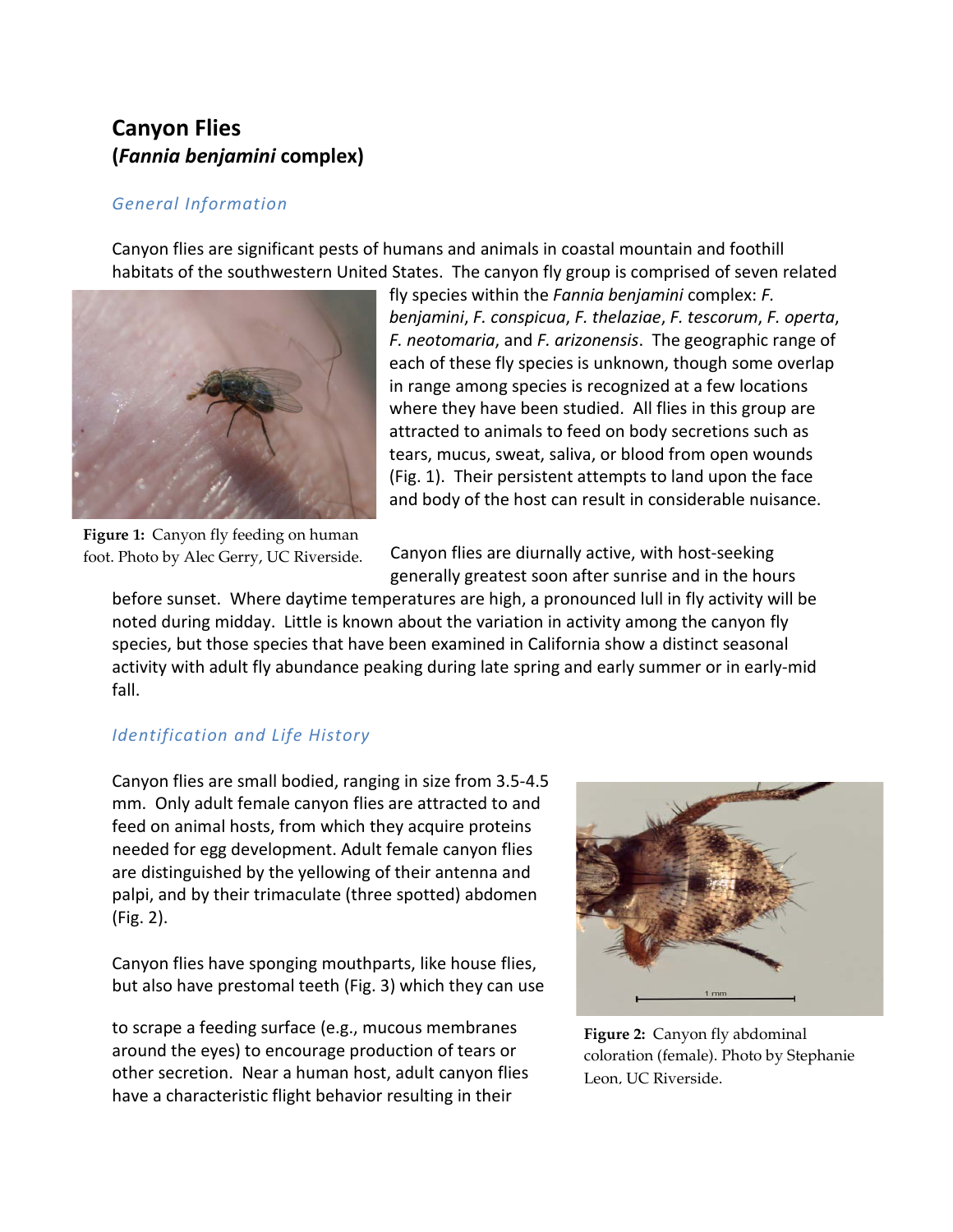

**Figure 3:** Prestomal teeth on *Fannia benjamini*. Photo by Panchali Ekanayake, UC Riverside.



**Figure 4:** *Fannia conspicua* larva. Photo by Stephanie Leon, UC Riverside.

hovering near the head, waist, feet, or other areas where sweat builds up, with landing typically occurring only when the host remains relatively still.

The development site for immature canyon flies is not well characterized. At least one species (*F. conspicua*) is known to utilize decaying vegetation as a developmental site, and large populations of this fly species are known to occur in southern

California hillside communities where an exotic succulent groundcover plant called "red apple" (*Aptenia cordifolia*) has been extensively planted.

All flies undergo complete metamorphosis with egg, larva, pupa, and adult stages. Canyon fly larvae do not look like a typical fly maggot; instead they appear flattened and have numerous filaments extending from the body often with some feathering at the base of these filaments (Fig.4). The pupa develops within a puparium, which is the hardened outer skeleton ("skin") of the last larval instar. The canyon fly puparium retains the shape of the larva, but darkens to a deep brown as the pupa develops inside.

#### *Damage*

Only one member of the canyon fly complex (*F. thelaziae*) is known to pose a threat to human and animal health because it

acts as an intermediate host of the nematode eye worm *Thelazia californiensis*. More typically, canyon flies cause nuisance to humans and our domestic animals through persistent attempts to land on the body and face of the host. This host-seeking behavior can severely limit human and animal use of outdoor areas that have large numbers of canyon flies.

## *Integrated Pest Management*

*Trapping:* Although not typically blood feeders, canyon flies do respond to carbon dioxide (CO2) which is a component of animal breath, and at least one species (*F. conspicua*) in the group is readily captured in CO2-baited traps. The addition of ammonia, another host odor, to the CO2 traps was shown to increase the capture rate of *F. conspicua*. Suction traps arrayed in a barrier and baited with CO<sub>2</sub> reduced the number of *F. conspicua* reaching the protected area and this management technique might provide relief from nuisance in some instances. However, not all canyon fly species are readily captured in suction traps baited with  $CO<sub>2</sub>$ ; the type species of the canyon fly group, *F. benjamini,* is not captured in CO2-baited suction traps, even when traps are supplemented with additional host odors like ammonia and octenol.